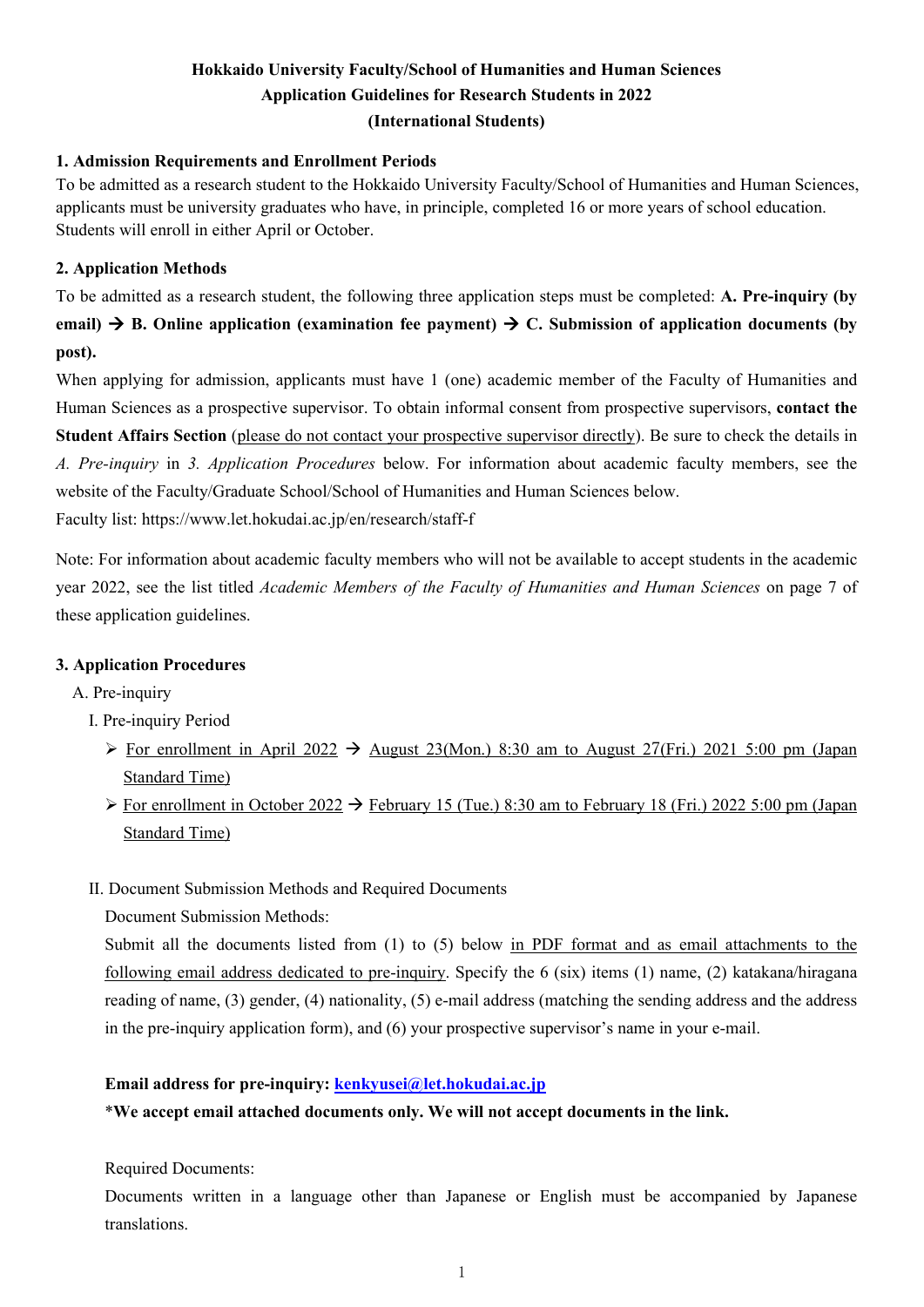- (1) Pre-inquiry form (Use the designated form. Fill it out on the computer. Handwritten forms are not acceptable.)
- (2) Research plan (Use the designated form. Fill it out on the computer. Handwritten forms are not acceptable.
- (3) A letter of recommendation from the president, the dean of the undergraduate/graduate school, or supervisor at the last university attended (free format including the signature by professor or seal.)
- (4) Transcript from the university (or graduate school if applicable) you attended with an official seal. A transcript without an official seal is not acceptable.)
- (5) Certificate of Japanese language proficiency.

Ex.1) a copy of a Japanese Language Proficiency Test score report.

Ex.2) a certification from your university or the Japanese language school you attended (free format with a signature from the professor, or an official seal)

\*Applicants who do not have their latest Japanese Language Proficiency Test score report on hand at the time of pre-inquiry may submit a screenshot or some other proof of that score report (only for pre-inquiry), but must submit an official copy of the score report when they post the application documents.

The only document that can be accepted in the PDF format of a screen shot is (5) Certificate of Japanese language proficiency.

Notes on Submission of the Required Documents:

- Applications submitted outside the pre-inquiry period will not be accepted.
- Documents sent to an email address other than the aforementioned designated email address for pre-inquiry will not be accepted.
- Your email address for the pre-inquiry application format must match the email address when you send your documents.
- Download (1) and (2) designated forms from the website, and fill them out on your computer. We will not accept handwritten documents or documents in forms other than the designated document formats.
- All the required documents listed from (1) to (5) above must be submitted completely; incomplete applications and applications that include unnecessary documents will not be accepted.
- All the documents must be in PDF format; other formats will not be accepted. In addition, blurred documents which cannot be identified will not be accepted.
- We cannot accept documents sent by link, those with uncertain file name extensions or corrupt file names.The required documents must be submitted only once. We will not accept the first application if you send it two or more times.
- **The required documents must be prepared and submitted by applicants themselves. If a person other than the applicant is found to have prepared and submitted such documents, that applicant's provisional acceptance or admission may be revoked.**

#### III. Notification of Pre-inquiry Results

Screening results from prospective supervisors will be sent by email by theStudent Affairs Sction.

- $\triangleright$  For enrollment in April 2022  $\rightarrow$  To be sent in early October 2021
- $\triangleright$  For enrollment in October 2022  $\rightarrow$  To be sent in early April 2022

Applicants receiving their prospective supervisors' provisional acceptance during this pre-inquiry phase are entitled to proceed to the next online application phase.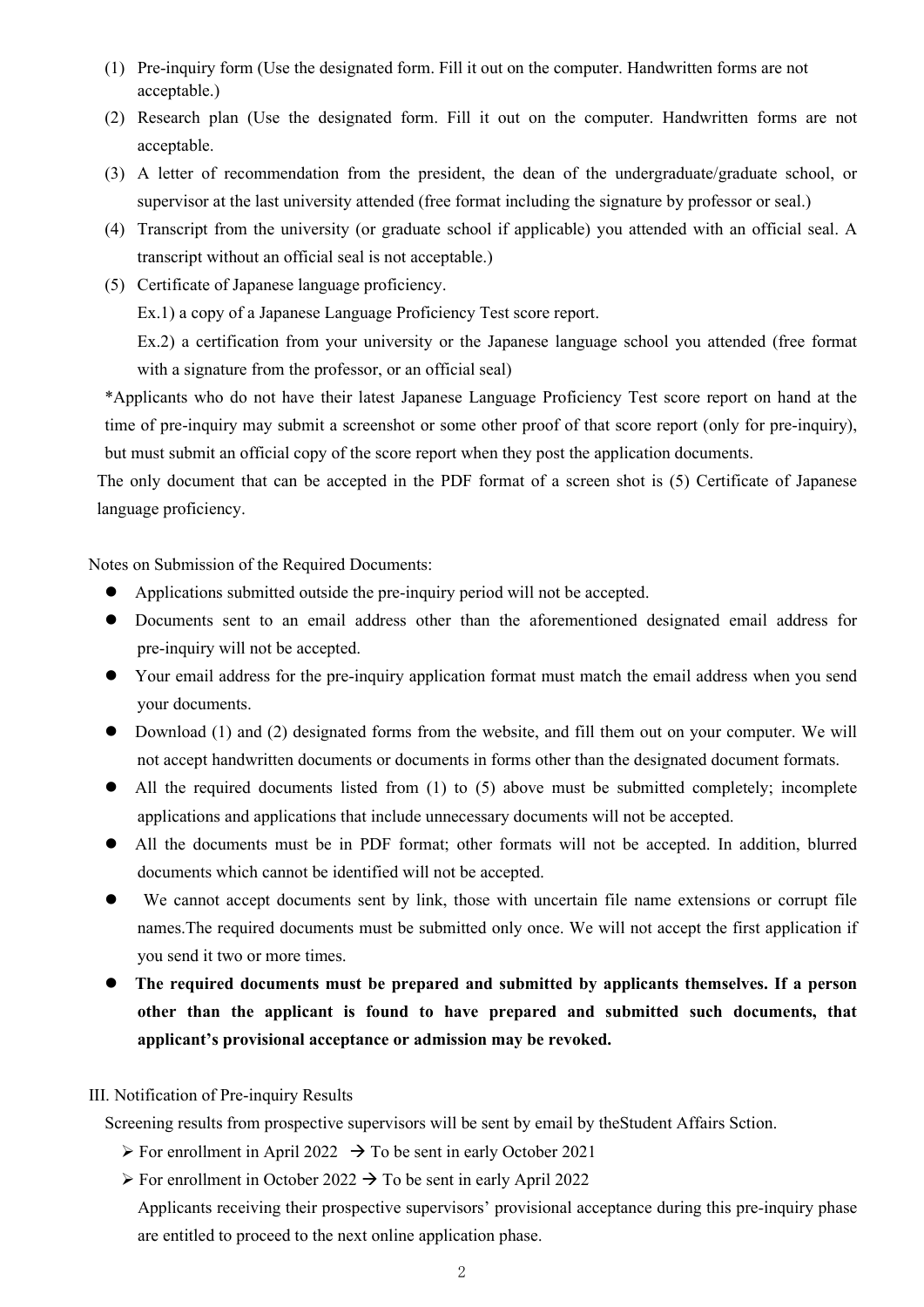Note: A password for the online application will be sent to those who have received their prospective supervisor's provisional acceptance.

B. Online Application

Application Period:

- For enrollment in April 2022  $\rightarrow$  October 25 (Mon.) 10:00 am to November 5(Fri.) 2021 5:00 pm (Japan Standard Time)
- For enrollment in October 2022 $\rightarrow$  April 25 (Mon.) 10:00 am to May 6 (Fri.) 2022 5:00 pm (Japan Standard Time)

Note: For information about application methods, see page 6 of the *Online Application* for these application guidelines.

C. Submission of Application Documents (by post)

Deadline:

- $\triangleright$  For enrollment in April 2022  $\rightarrow$  No later than November 12 (Fri.) 2021 5:00 pm (Japan Standard Time)
- $\triangleright$  For enrollment in October 2022  $\rightarrow$  No later than May 13 (Fri.) 2022 5:00 pm (Japan Standard Time)

**Note: Application procedures will be considered as completed upon arrival of application documents at the** Student Affairs Section **in the Faculty of Humanities and Human Sciences, Hokkaido University.**

Please note that application procedures will not be considered as completed by online registration alone. Allow enough time to ship application documents to ensure that they will arrive in time and use a service such as registered mail that will enable you to track the delivery status of your documents.

Required Documents: Submit all the documents listed from (1) to (10) below.

## **Documents written in a language other than Japanese or English must be accompanied by Japanese translations. Submitted documents will not be returned.**

- (1) Application form prepared after online application
- (2) Curriculum vitae prepared after online application
- (3) Certificate of graduation or completion, or proof of expected graduation or completion, from the university (or graduate school) you attended (Copies are not acceptable.)

Undergraduate students: Certificate of graduation, or proof of expected graduation, from the university you attended (Copies are not acceptable.)

Graduate students: Certificate of graduation from the university you attended, and certificate of completion, or proof of expected completion, from the graduate school you attended (Copies are not acceptable.)

(4) Transcript from the university (and graduate school) you attended (Copies without official seals are not acceptable.)

Undergraduate students: Transcripts from the university you attended (Copies without official seals are not acceptable.)

Graduate students: Transcripts from the university and graduate school you attended (Copies without official seals are not acceptable.)

(5) Letter of recommendation from the president, the dean of the undergraduate/graduate school, or supervisor at the last university you attended (Free format with a signature by president/dean or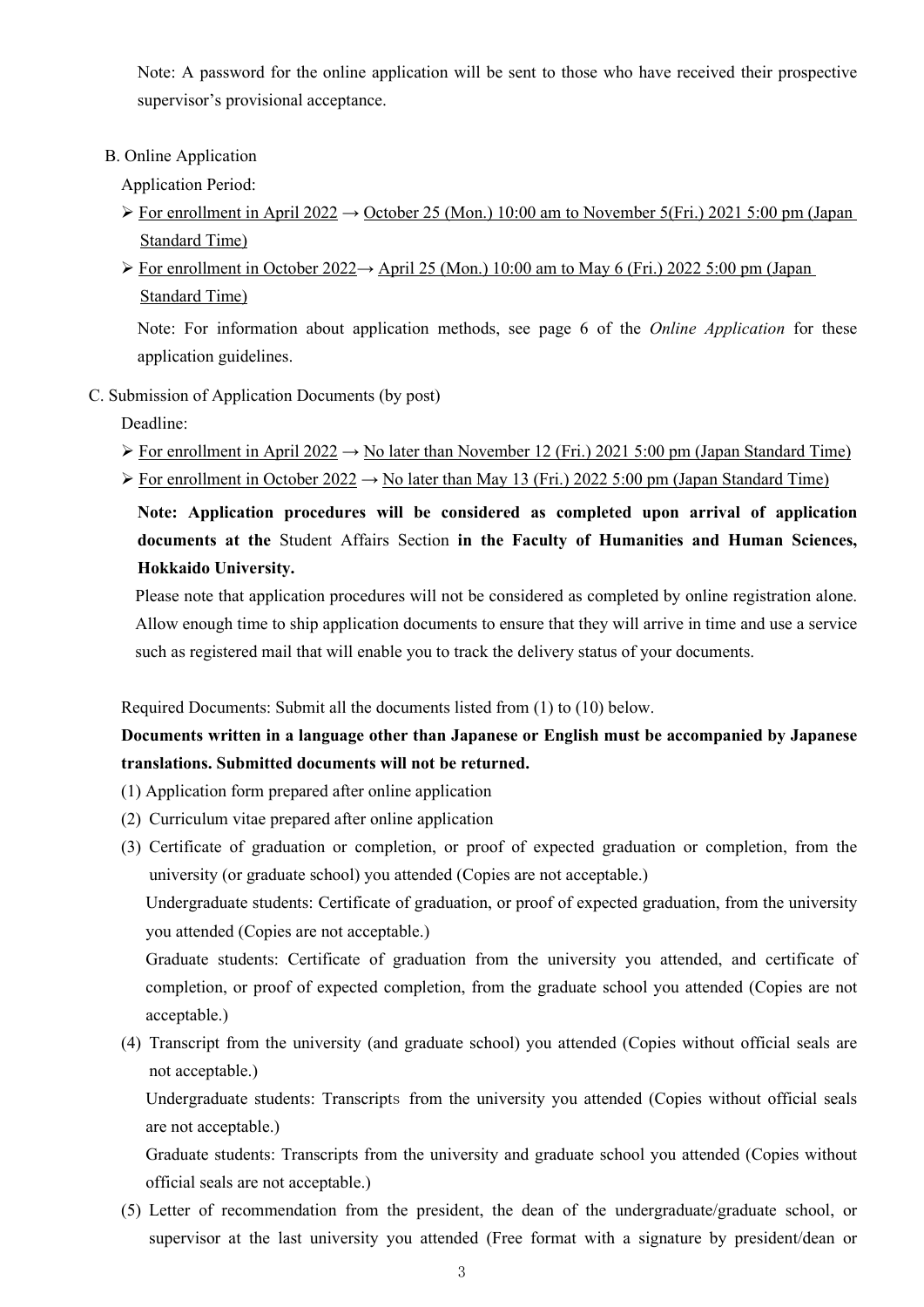official seal. Copies are not acceptable.)

- (6) Research plan (which includes your name and the same research theme as that in your application form.) Please attach a memo if you changed your research topic after consulting your supervisor.
- (7) Certificate of Japanese language proficiency

Ex. 1) Japanese Language Proficiency Test score report (Copies are acceptable, but screenshots are not acceptable)

Ex. 2) Certificate issued by the university or a Japanese language school you attended (with signature of the professor or official seal. Copies are not acceptable.)

- (8) A copy of your bank book or certificate of bank balance which proves a deposited amount equivalent to approximately one million Japanese yen
	- Applicants must prove that they can sustain themselves financially in Japan.
	- If the bank balance is shown in a currency other than Japanese yen, the copy or certificate must be accompanied by a document showing the balance in Japanese yen (free format).

Notes:

- 1. Applicants must prove that they can remit from their home countries expenses including the enrollment fee (84,600 yen), tuition (356,400 yen/year) and living expenses. **Approximately one million yen is necessary** to start a life in Japan, including the amounts of money stated above.
- 2. The stated enrollment and other fees are estimates and are subject to change.
- 3. Applicants who have been granted a scholarship must submit a copy of the scholarship decision notification.
- 4. If the account holder's name is different from the applicant's, a document must be submitted which states the relationship between the account holder and applicant (free format).
- (9) Three photos (4 cm  $\times$  3 cm) \*Please write your name back on the photos and check the details from the following link. http://www.immi-moj.go.jp/english/tetuduki/zairyuu/photo\_info.html
- (10) Copy of your passport (the page with your face photo only)
- (11) A copy of the applicant's residence card (to be submitted only by non-Japanese currently residing in Japan)

## **4. Other**

○ Expenses to be paid by research students (planned)

Examination fee: 9,800 yen

Online application administrative fee: 500 yen

Enrollment fee: 84,600 yen

Tuition fees: first semester: 178,200 yen; second semester: 178,200 yen; total yearly sum, 356,400 yen

- Students to be admitted with the China Scholarship Council (CSC) Scholarship will be exempted from the expenses stated above.
- The examination fee is non-refundable except in cases of double payment.
- The enrollment and tuition fees are non-refundable under any circumstances.
- Any changes in tuition fees will be effective as of the official date of the revision.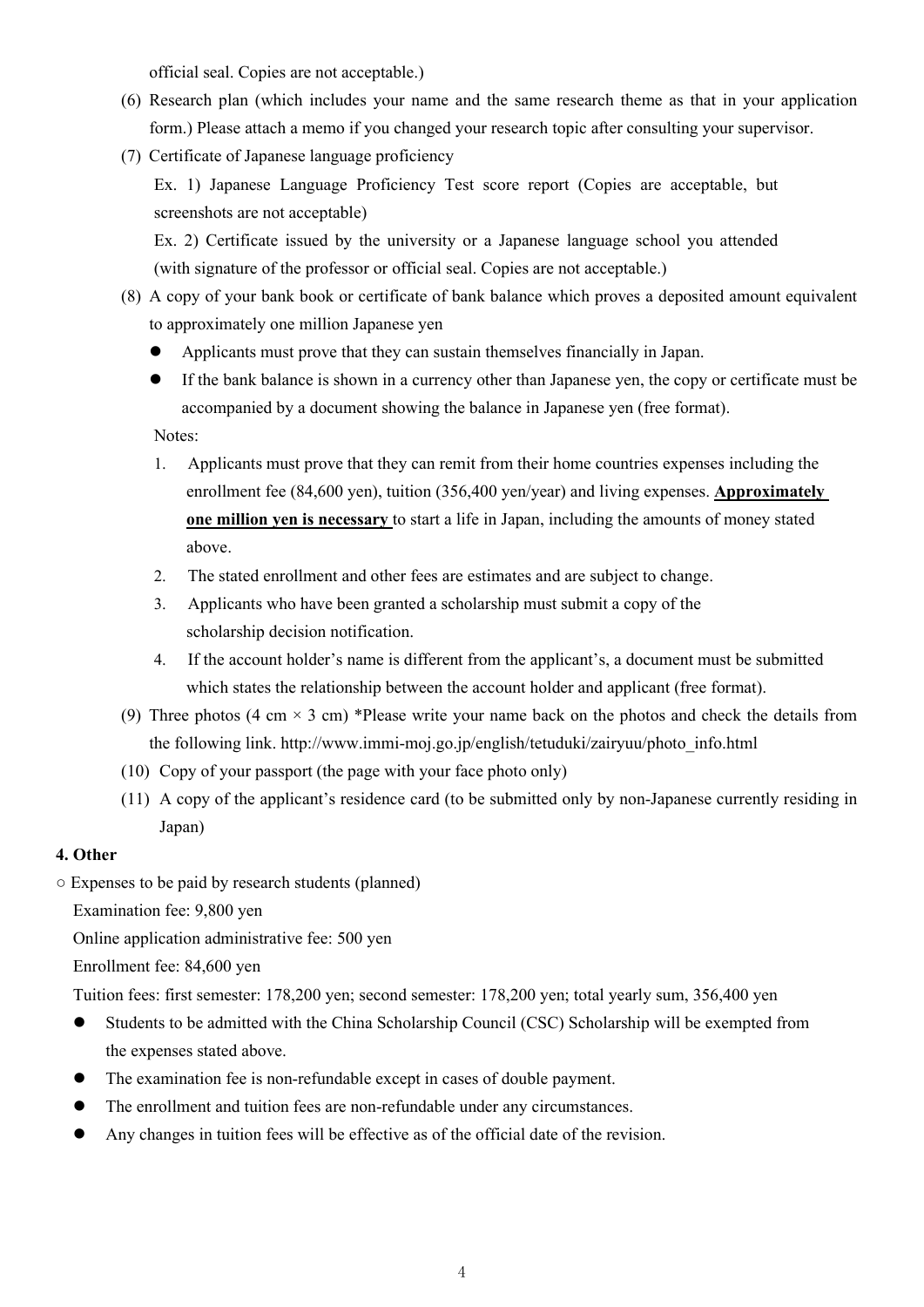## ○ Certificate of Eligibility

For new incoming international students accepted for enrollment, Hokkaido University will apply for issuance of a Certificate of Eligibility (for status of residence). For students whose have a "Status of Residence" other than "student," please contact our office directly for guidance.

○ Housing for international students

Hokkaido University provides housing exclusively for international students. When accepted for enrollment, students will be informed of application procedures in early February or early August, depending on the application period.

## **5. Notes**

(1) After you have submitted your documents for pre-inquiry, your prospective supervisor may ask you to submit a report or give you an assignment. You are allowed to communicate with your prospective supervisor only in these cases. Otherwise, we ask you not to contact supervisors directly unless otherwise specified.

(2) Applicants for Slavic Studies must complete a different set of procedures: Check the contact information of your prospective supervisor at the link below and contact the supervisor directly.

http://src-h.slav.hokudai.ac.jp/index-e.html

(3) Applicants for Ainu and Indigenous Studies must complete a different set of procedures: Contact the email address below directly.

Kyodo Shisetsu Section in the Faculty of Humanities and Human Sciences, Hokkaido University.

kyodo@let.hokudai.ac.jp

## **Where to Send Application Documents and Make Inquiries:**

Student Affairs Section Hokkaido University Faculty of Humanities and Human Sciences Kita 10 Nishi 7, Kita-ku, Sapporo, Hokkaido, Japan 060-0810 Tel: +81-11-706-4807 Email: [kenkyusei@let.hokudai.ac.jp](mailto:kenkyusei@let.hokudai.ac.jp)

Note: Replies will not be sent to inquiries if the answers can be found in these guidelines.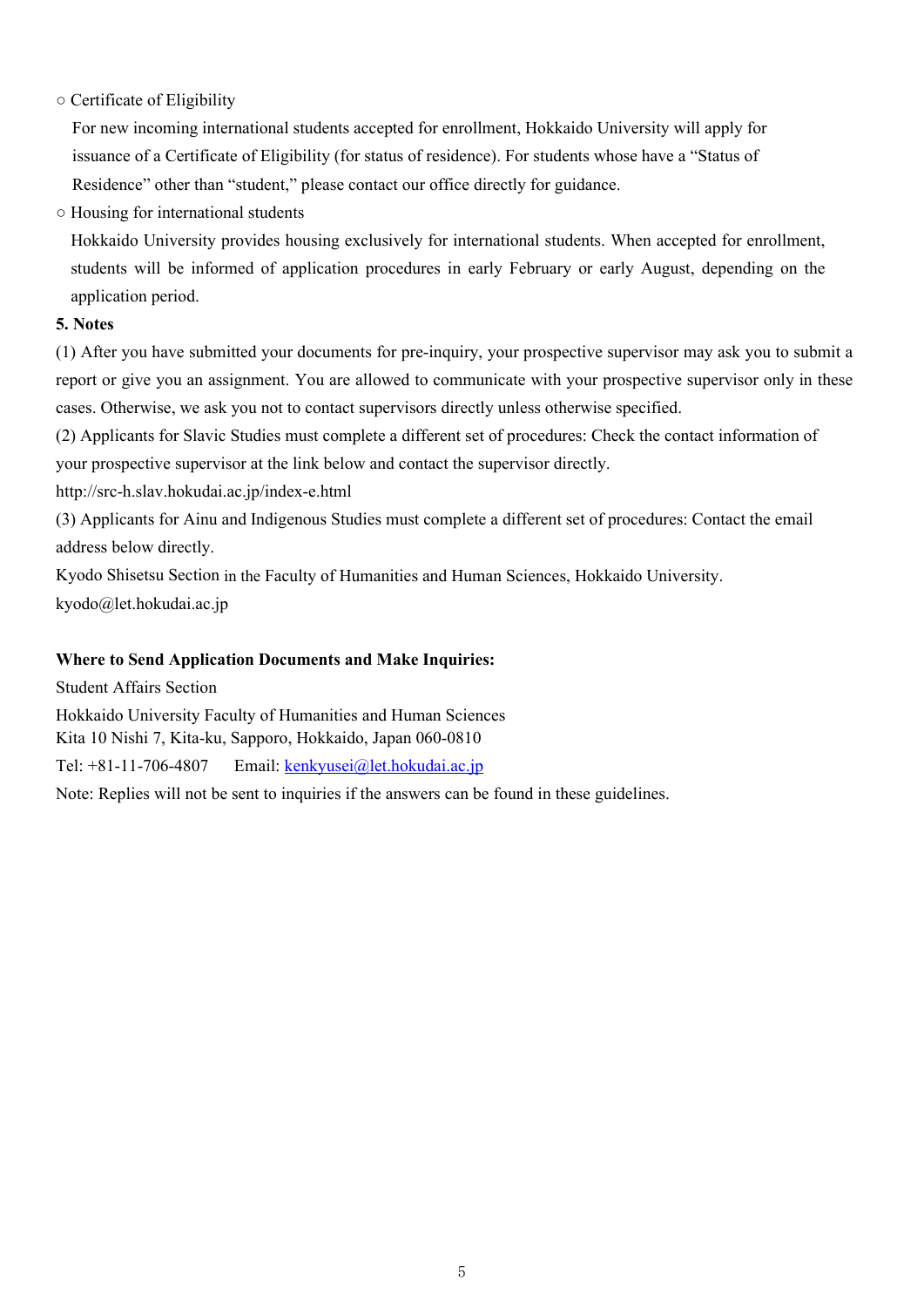## Online Application

## (for Research Students in Faculty/School of Humanities and Human Sciences)

1. When applying via the website, please be sure to prepare a **printer** (to print the required documents) and an **email address** (to receive the confirmation email for examination fee payment. Mobile phone email addresses are not acceptable.)

**Please note that application procedures by application registration on the website alone will not be regarded as completed.** If you are unable to apply via the website, please contact the Student Affairs Section.

### 2. How to apply

- (1) Access the online application site of Hokkaido University [\(http://e-apply.jp/e/hokudai-let/\)](http://e-apply.jp/e/hokudai-let/). Please confirm operation procedures and notes for application in advance.
- (2) Complete the online application form following the on-screen guidance.
- (3) When the input of the required items is correctly completed, a **completion email** will be sent to your registered email address.
- 3. Selection of payment methods and payment of enrollment examination fee
	- (1) Following the on-screen guidance after completing the application, please pay the fee by one of the following three methods.

### **I. Payment by credit card**

Please input the number/expiration date/cardholder's name/security code of your credit card.

**II. Payment by Pay-easy (bank ATM, Japan Post Bank ATM and internet banking), or at convenience stores, Japan Net Bank, or Rakuten Bank**

[In the case of Pay-easy]

Please be sure to note the recipient institution number, customer number and confirmation number issued after the selection of payment institutions and pay at an ATM that allows Pay-easy transactions.

[In the case of convenience stores]

Please be sure to note the customer number and confirmation number or on-line settlement number issued after the selection of payment institutions and pay at a convenience store.

[In the case of Japan Net Bank or Rakuten Bank]

Please pay in accordance with the on-screen instructions.

## **III. Payment by China Union Pay**

Input payment information such as bank account number, expiration date and password and pay in accordance with the on-screen instructions.

(2) Depending on the organization used for payment, the information and methods necessary for payment are different, so please confirm the on-screen instructions.

\* For those who live overseas at the time of application, and who cannot pay by credit card or China Union Pay, please ask the person of your contact address in Japan to pay the fee on your behalf using methods I or II stated above.

- 4. Mailing of application documents
	- (1) The printed application form prepared after online application via the website and other documents necessary for your application should be put in an envelope and an address label (printed together with the application form) should be put on the envelope. Please be sure to send it by registered postal mail allowing for sufficient time for it to arrive within the application period.
	- (2) **Application procedures will be regarded as completed at the time of the arrival of all application documents at the Student Affairs Section in the Faculty of Humanities and Human Sciences, Hokkaido University.** Please note that application procedures by online application alone will not be regarded as completed. Application documents that arrive after the application period will not be accepted, therefore they should be mailed as early as possible.